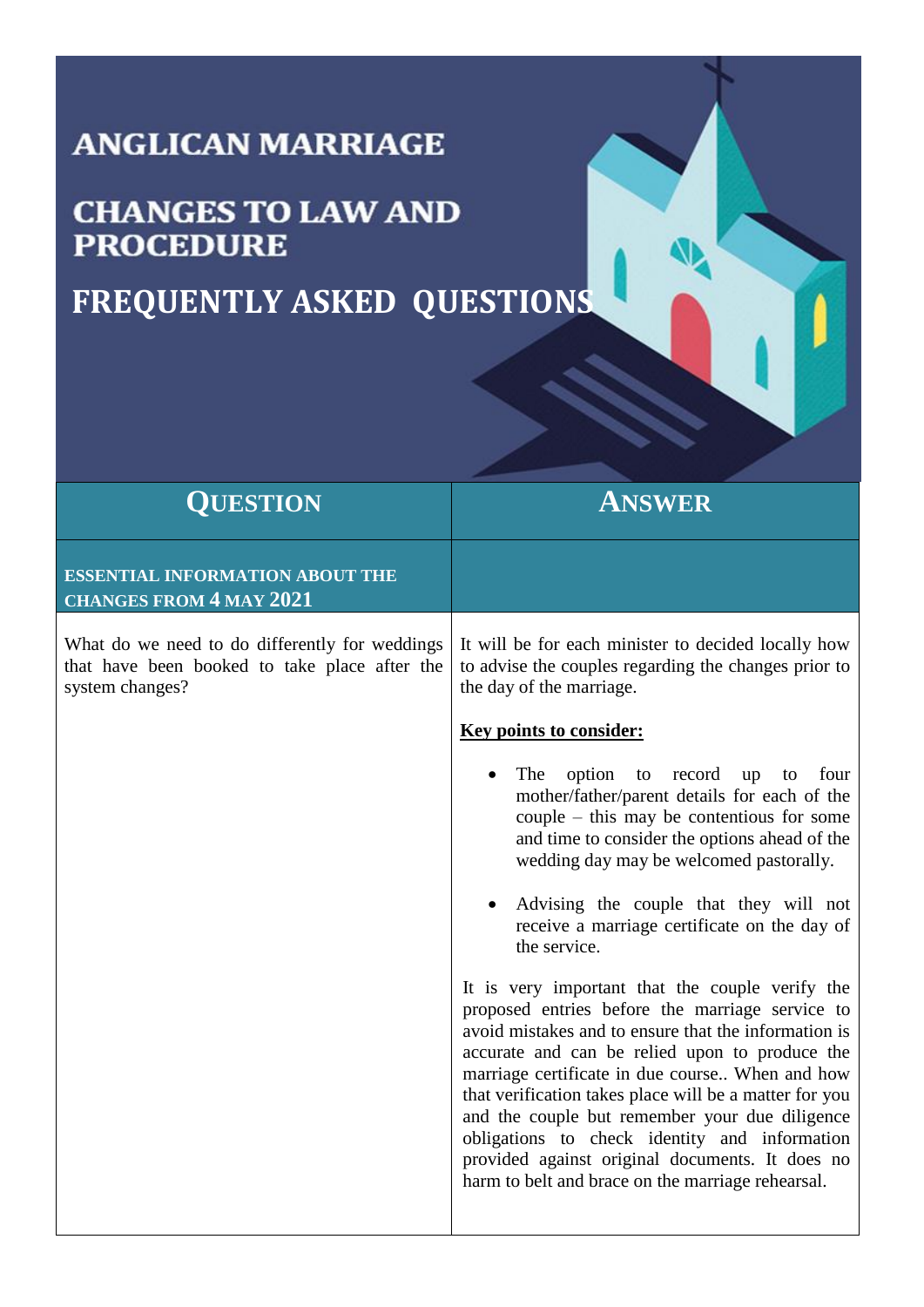| If banns have been called prior to 4 May 2021, but<br>the marriage is on or after this date will I use the<br>marriage register or a marriage document?               | All marriage registers will be closed on 4 May<br>2021. All couples marrying on or after this date will<br>need to sign either a marriage document or marriage<br>schedule with the officiating<br>minister<br>and<br>witnesses.                                                                                                         |
|-----------------------------------------------------------------------------------------------------------------------------------------------------------------------|------------------------------------------------------------------------------------------------------------------------------------------------------------------------------------------------------------------------------------------------------------------------------------------------------------------------------------------|
| How do I know whether to use a marriage<br>document or marriage schedule?                                                                                             | Where<br>couple are to marry following<br>a<br>ecclesiastical preliminaries of banns, common<br>licence or special licence the officiating minister<br>will need to produce a marriage document.<br>$[mmemonic:Divine = Document]$                                                                                                       |
|                                                                                                                                                                       | Where the couple are unable to use ecclesiastical<br>preliminaries and need to apply to the local register<br>office, a marriage schedule will be issued by the<br>local register office partly completed. Please note<br>that a Superintendent Registrar's certificate will no<br>longer be issued.<br>$[mmemonic: Secular = Schedule]$ |
|                                                                                                                                                                       | Couples will require either a marriage document or<br>a marriage schedule and not both.                                                                                                                                                                                                                                                  |
| How do I obtain a marriage document?                                                                                                                                  | The type and print marriage document is available<br>to download on the LRSA website which is hosting<br>the General Register Office's training materials.                                                                                                                                                                               |
|                                                                                                                                                                       | The<br>Church of England Evangelism<br>and<br>Discipleship Team will also be providing a<br>printable marriage document as part of the Life<br>Events Diary.                                                                                                                                                                             |
|                                                                                                                                                                       | If a manual form is preferred, the type and print<br>template can be printed as a blank form.                                                                                                                                                                                                                                            |
|                                                                                                                                                                       | Using the type and print option will help to avoid<br>illegible handwriting issues.                                                                                                                                                                                                                                                      |
| What will happen in the marriage service at the<br>point where the couple currently sign the<br>registers?                                                            | You will still invite the couple and witnesses to sign<br>the marriage document or marriage schedule in the<br>same way they would have signed the marriage<br>registers.                                                                                                                                                                |
| A single sheet of A4 paper is not particularly<br>photogenic. What arrangements can we make for<br>photographs of the signing of the documentation<br>in the service? | That is for each parish to decide. You may perhaps<br>wish to acquire a leather folder or similar to hold<br>the marriage document or schedule for the purpose<br>of wedding photographs.                                                                                                                                                |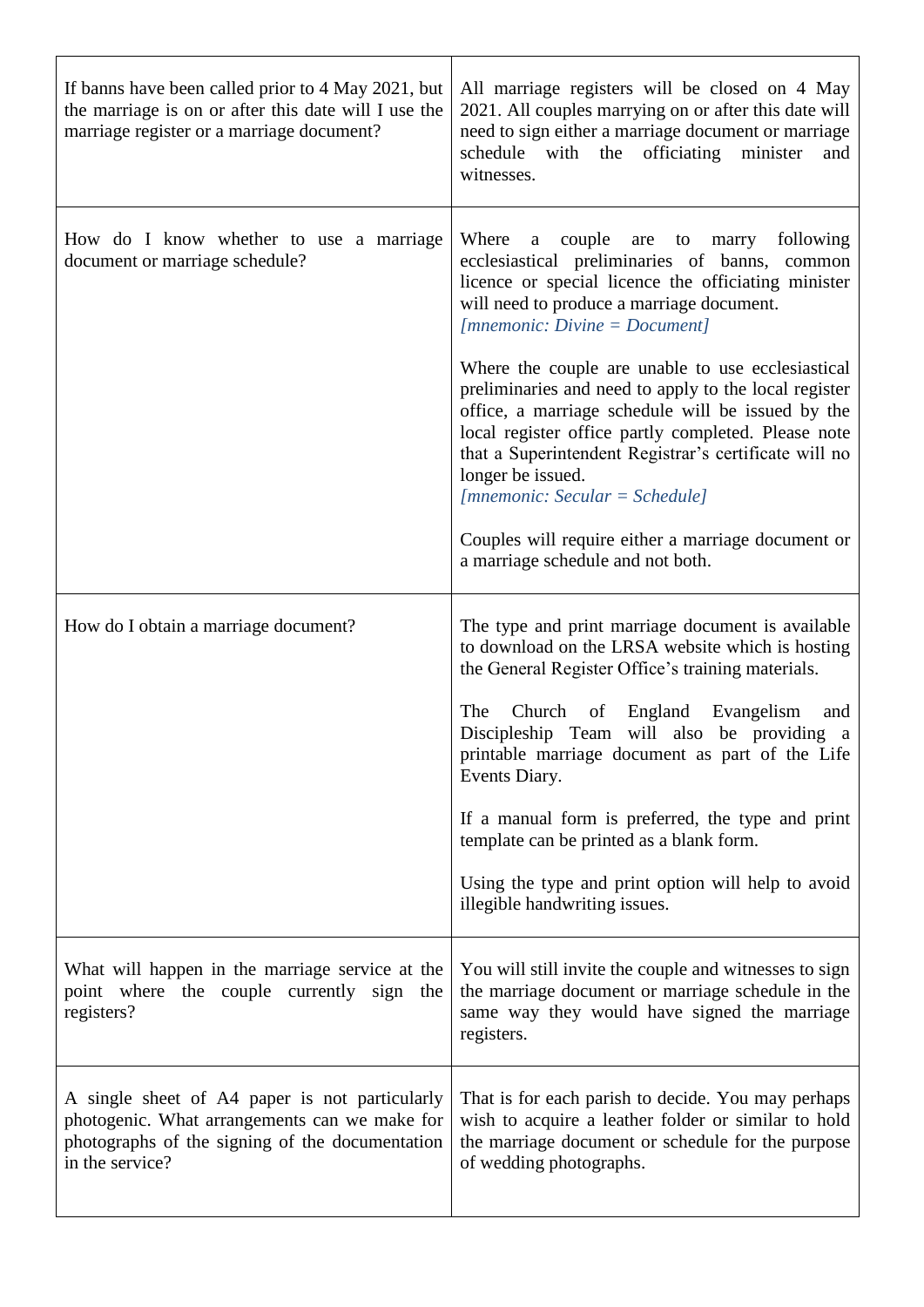| <b>CANCELLATION OF REGISTERS</b>                                                                                                                                 |                                                                                                                                                                                                                                                                                                                                                                                                                                                                                                         |
|------------------------------------------------------------------------------------------------------------------------------------------------------------------|---------------------------------------------------------------------------------------------------------------------------------------------------------------------------------------------------------------------------------------------------------------------------------------------------------------------------------------------------------------------------------------------------------------------------------------------------------------------------------------------------------|
| Can we cancel and return registers and certificates<br>at the register office before 4 May 2021?                                                                 | No. We understand that some register offices will<br>be notifying clergy in advance of drop in days or<br>times, as they need to ensure that there are staff<br>available to accept the returned stock. There will be<br>local variations but it may be helpful if you prepare<br>in advance in duplicate a receipt listing the number<br>and details of the returned stock so that you can<br>invite the receiving staff to sign and date the<br>duplicate receipt for you to retain for your records. |
| Is there a deadline for the return of cancelled<br>marriage registers and associated stock to the local<br>register office?                                      | No but you should make arrangements to do so as<br>soon as possible after that date. The exact<br>timeframe is likely to be subject to local variations<br>across the diocese but until the registers are lodged,<br>individuals will be unable to obtain copies of entries<br>which may be needed for legal purposes, such as<br>divorce.                                                                                                                                                              |
| Does every unused page in a marriage register<br>need to have a diagonal line put across it or just<br>the entry after the last one which has been<br>completed? | You will be required to formally close your<br>registers by drawing a diagonal line across each<br>blank entry in registrar's ink and adding a label to<br>the front outside cover of the book.                                                                                                                                                                                                                                                                                                         |
| Do we need to "cancel" the duplicate marriage<br>register as well?                                                                                               | Yes, in the same manner.                                                                                                                                                                                                                                                                                                                                                                                                                                                                                |
| return the empty books as well?                                                                                                                                  | We have a register not started yet do we need to $\vert$ Yes, you will need to cancel every blank entry in<br>unused registers and return these in due course.                                                                                                                                                                                                                                                                                                                                          |
| Do we return both registers to the local registry<br>office?                                                                                                     | No. The duplicate register will either be retained in<br>the church safe for searches to be made (although<br>no certificates can be issued) or lodged with the<br>diocesan archivist.                                                                                                                                                                                                                                                                                                                  |
| Does the return system only apply to current<br>registers, or do all historic registers need to be<br>returned? We have them back to 15th century.               | You need to return the current marriage register to<br>the register office but you can retain the duplicate<br>or file that with the diocesan archivist. If you have<br>historic registers these can also be deposited with<br>the diocesan archivist.                                                                                                                                                                                                                                                  |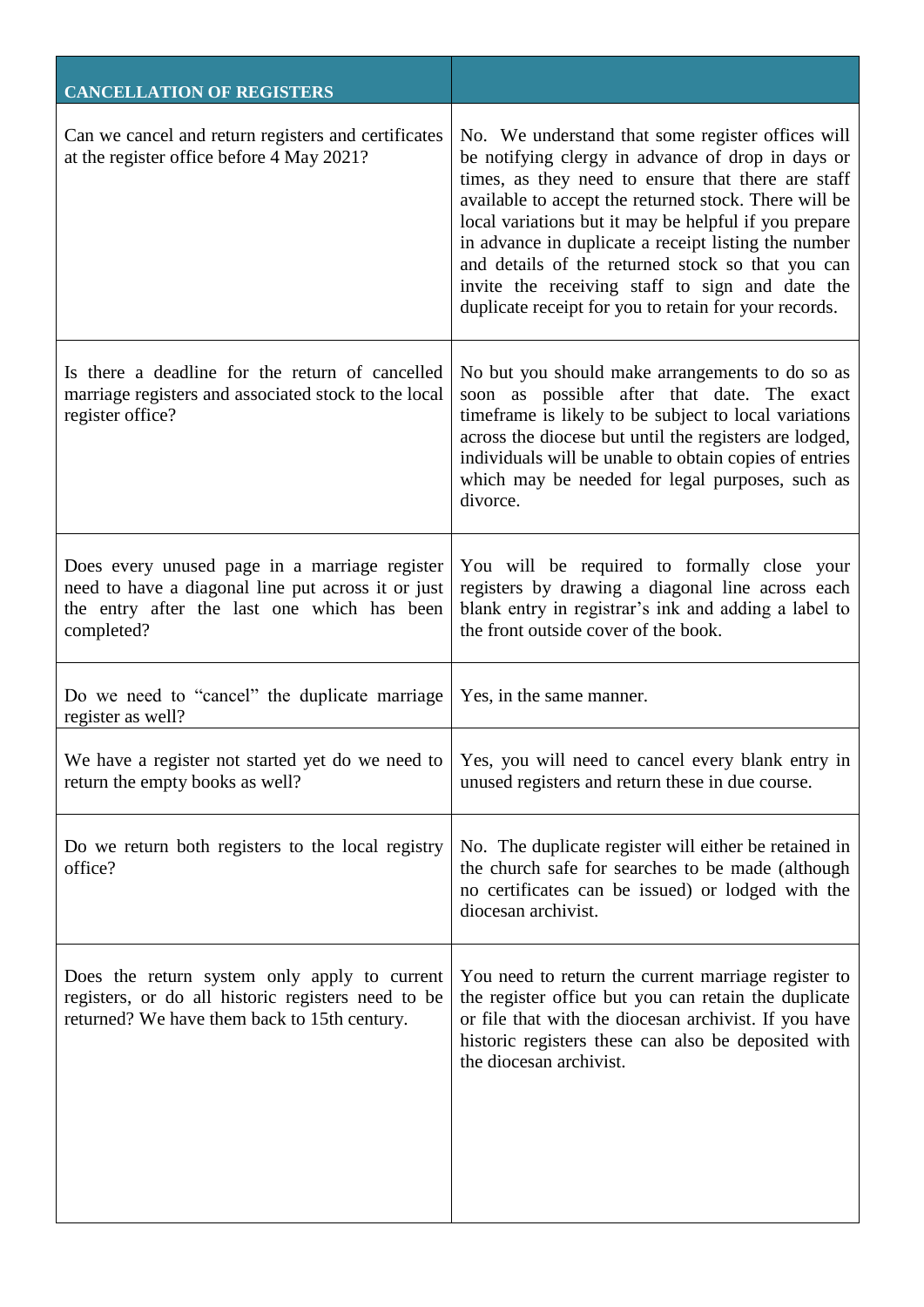| <b>SEARCHES AND ISSUING CERTIFICATES</b>                                                                                                                                   |                                                                                                                                                                                                                                                        |
|----------------------------------------------------------------------------------------------------------------------------------------------------------------------------|--------------------------------------------------------------------------------------------------------------------------------------------------------------------------------------------------------------------------------------------------------|
| What is issued to those who ask for a duplicate<br>marriage certificate if the marriage registers have<br>been sent to the local register office?                          | From 4 May 2021 only the local register office can<br>issue a duplicate certificate and so the individual<br>will need to be directed to the local register office.<br>Payment of the required fee is to the local register<br>office.                 |
| Does the prohibition upon provision of copy<br>certificates after a search being made only apply<br>to marriages after 4th May 2021 or all historic<br>entries?            | From 4 May only the secular registrar can issue<br>certificates whether or not historic.                                                                                                                                                               |
| Is it possible to keep a copy of the completed new<br>type and print documents for the Churches                                                                            | Copies of completed marriage documents should<br>not be kept.                                                                                                                                                                                          |
| records?                                                                                                                                                                   | The Church of England is producing a Register of<br>Marriage Services in order to keep a record of<br>marriage services that have taken place in the<br>particular church or chapel and as a means of<br>reconciliation with the local register office |
| <b>REGISTER OF MARRIAGE SERVICES</b>                                                                                                                                       |                                                                                                                                                                                                                                                        |
|                                                                                                                                                                            |                                                                                                                                                                                                                                                        |
| Is the new register of marriages, which can be<br>acquired from Church House Publishing, a non-<br>legal record or does every parish church need to<br>obtain one?         | It is recommended that any church or chapel which<br>currently has a marriage register acquires the new<br>register of marriage services.                                                                                                              |
| Should we acquire one marriage service register<br>one per church or per benefice?                                                                                         | As the officiating minister will need to sign the<br>register, there should be one per church.                                                                                                                                                         |
| Will hospitals now need to acquire their own book<br>of marriages, rather than recording them in the<br>registers of the parish where the hospital is<br>situated?         | This is a matter for each hospital to determine but it<br>may well assist with any reconciliation queries<br>raised by the local register office.                                                                                                      |
| If we are not registering marriages, why cannot<br>the service details go in the usual service register?<br>Is there a legal requirement to have the separate<br>register? | The usual service register will not have sufficient<br>space to record all the relevant information.                                                                                                                                                   |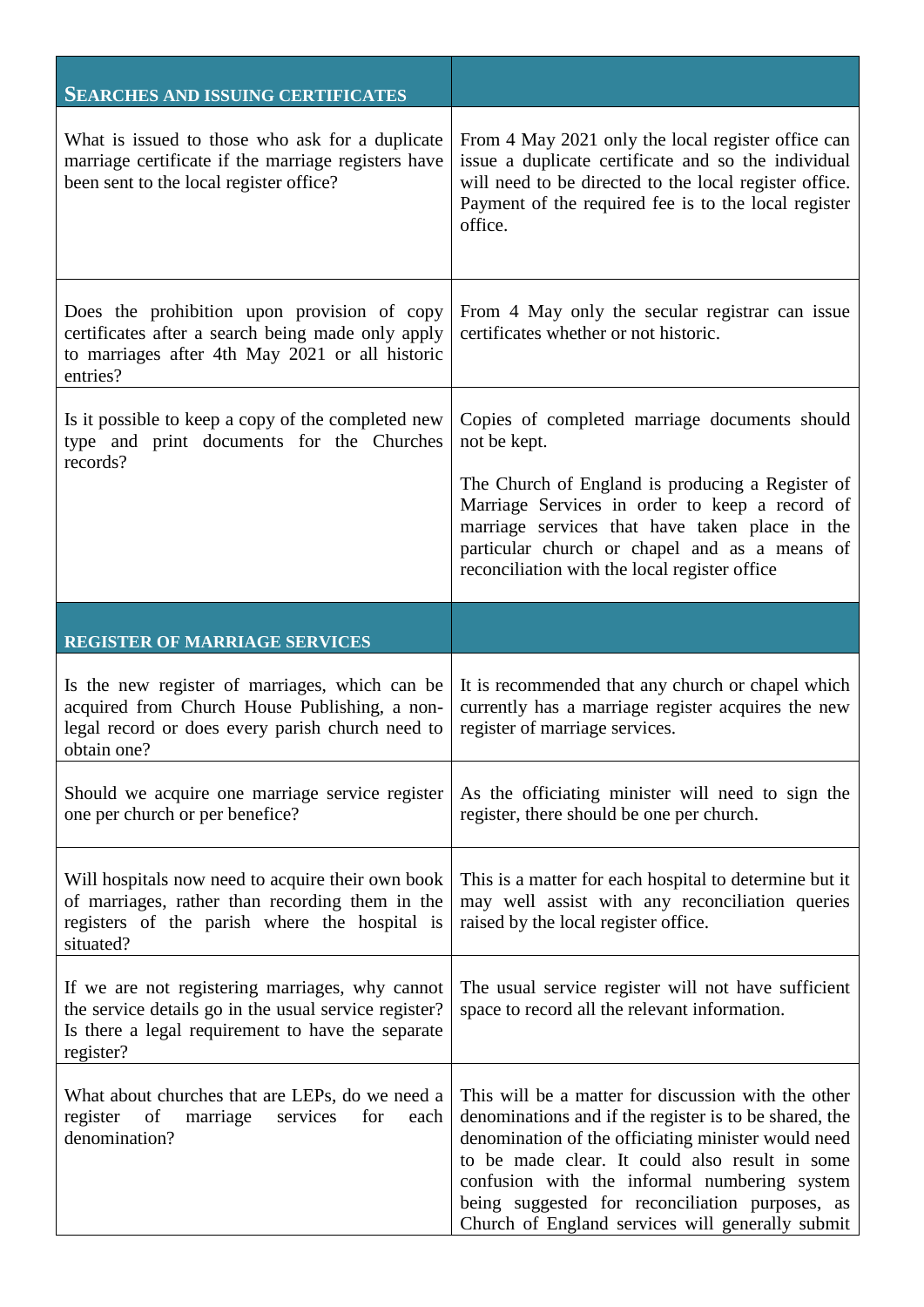|                                                                                                                                                     | marriage documents whereas other denominations<br>will be using marriage schedules.                                                                                                                                                                                                                                                                                                                                                           |
|-----------------------------------------------------------------------------------------------------------------------------------------------------|-----------------------------------------------------------------------------------------------------------------------------------------------------------------------------------------------------------------------------------------------------------------------------------------------------------------------------------------------------------------------------------------------------------------------------------------------|
| MARRIAGE DOCUMENT/ SCHEDULE                                                                                                                         |                                                                                                                                                                                                                                                                                                                                                                                                                                               |
| Do couples need both documents or is it just one<br>of them?                                                                                        | Just one of them. Ecclesiastical preliminaries<br>require the officiating minister to produce a<br>marriage document.<br>Where ecclesiastical preliminaries do not apply, a<br>marriage schedule will be issued by the local<br>register office partly completed to the couple who<br>will then bring to the officiating minister to                                                                                                          |
|                                                                                                                                                     | complete on the day. It is still the officiating<br>minister's responsibility to check the marriage<br>schedule for accuracy.                                                                                                                                                                                                                                                                                                                 |
| Can the register office issue a marriage document<br>for a Church of England marriage after banns or<br>licence?                                    | No, as banns or a licence are ecclesiastical<br>preliminaries not secular.                                                                                                                                                                                                                                                                                                                                                                    |
|                                                                                                                                                     | The member of the clergy who is to solemnize the<br>marriage must issue the marriage document. It is for<br>parishes to decide in conjunction with the<br>officiating minister if a lay official such as a<br>churchwarden or marriage administrator could be<br>asked to prepare the paperwork on his or her behalf.<br>However it remains the legal obligation of the<br>officiating minister to ensure that all information is<br>correct. |
| <b>COMPLETING THE DOCUMENT/SCHEDULE</b>                                                                                                             |                                                                                                                                                                                                                                                                                                                                                                                                                                               |
| Is registration ink to be used on the marriage<br>document or marriage schedule?                                                                    | Yes, registration ink must be used.                                                                                                                                                                                                                                                                                                                                                                                                           |
| Who decides which parent names are included on<br>the marriage document?                                                                            | The couple in conjunction with the officiating<br>minister, who will advise them on the legal<br>requirements of who can be included as a parent.                                                                                                                                                                                                                                                                                             |
| Is there a set order that the mother, father or<br>parent's details must be recorded on the marriage<br>document?                                   | No. Each party may choose the order in which the<br>details are recorded on the marriage document and<br>who is named.                                                                                                                                                                                                                                                                                                                        |
| In terms of the parent details to be recorded, could<br>it be someone who is not a mother/father/parent<br>e.g.: a grandfather is recorded instead? | No, only a mother, father or parent including step-<br>parent (who is/was either married to or a civil<br>partner of the parent) may be recorded.                                                                                                                                                                                                                                                                                             |
|                                                                                                                                                     | It should be recognised that this may be a sensitive<br>area for some couples.                                                                                                                                                                                                                                                                                                                                                                |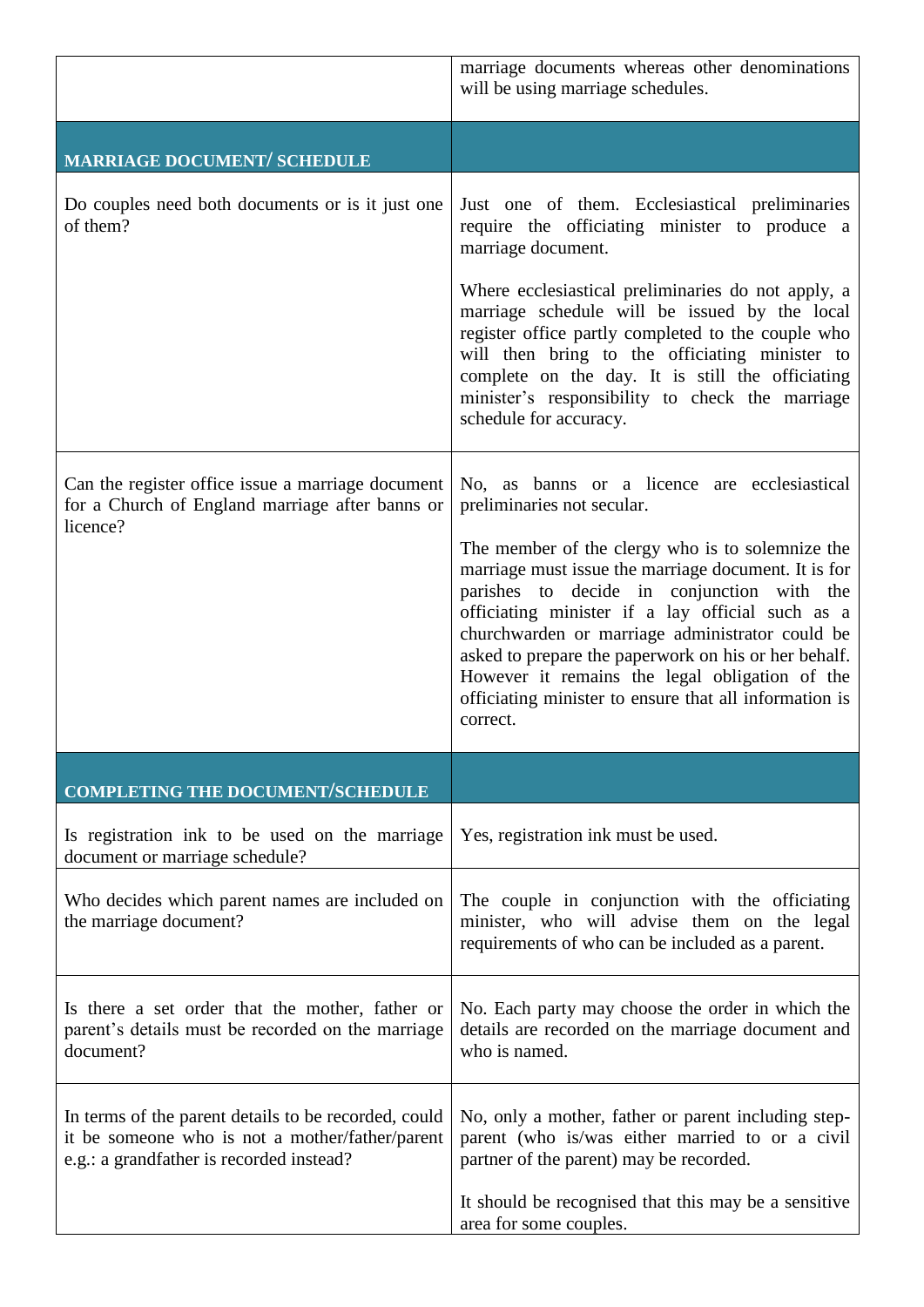| Do all parent details need to be included?                                                                                                | It is the choice of the relevant party how many and<br>who they record in the mother, father, parent space.<br>It is not mandatory to record details in space 7 of<br>the marriage document or schedule.<br>However, a maximum of four per party to the<br>marriage may be entered.                  |
|-------------------------------------------------------------------------------------------------------------------------------------------|------------------------------------------------------------------------------------------------------------------------------------------------------------------------------------------------------------------------------------------------------------------------------------------------------|
| Do signatures have to be legible on the marriage<br>document?                                                                             | The register office will need to be able to read<br>signatures and you should explain this to the<br>couple. It is recommended that you pencil their<br>names underneath each signature for clarification<br>purposes to reduce the number of queries from the<br>secular registrar.                 |
| Do we make a note of the names if signature not<br>clear?                                                                                 | Yes it is very important that the name is noted in<br>pencil next to the signature, otherwise the register<br>office will simply query it.                                                                                                                                                           |
| Can we print the document partly filled in from a<br>computer before it is signed or do we hand write it<br>all with the registrar's ink? | You can hand write or type and print before it is<br>signed.                                                                                                                                                                                                                                         |
|                                                                                                                                           |                                                                                                                                                                                                                                                                                                      |
| <b>ERRORS</b>                                                                                                                             |                                                                                                                                                                                                                                                                                                      |
| What if there is an error and we need to make an<br>amendment to the marriage document or schedule<br>before the couple sign it?          | It is important to carry out the pre marriage checks<br>with the couple prior to the ceremony to reduce the<br>number of errors.<br>If an amendment is required, you should check the<br>details in the guidance for the clergy issued by the<br>General Register Office which explains what details |
|                                                                                                                                           | may be amended and how to carry amendments out<br>before the couple sign the documentation.                                                                                                                                                                                                          |
| <b>SUBMITTING THE DOCUMENT/SCHEDULE</b>                                                                                                   |                                                                                                                                                                                                                                                                                                      |
| Who is responsible for taking the completed<br>marriage document to the register office after the<br>marriage?                            | It is the responsibility of the officiating clergy to<br>return the completed marriage document or<br>marriage schedule to the register office within 21<br>days of the marriage, for the registration to take<br>place.                                                                             |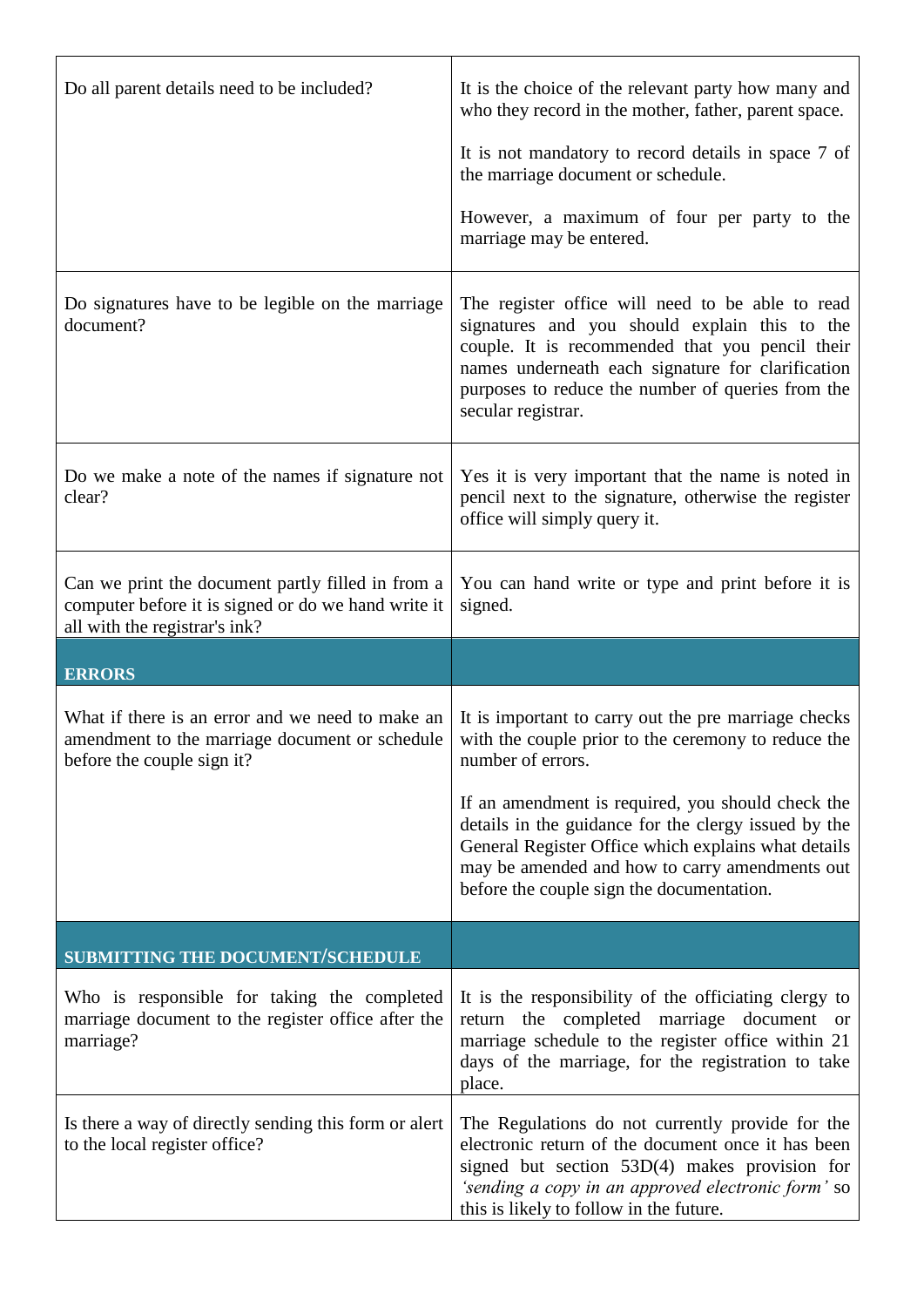| Can we post the completed marriage document to<br>the register office rather than delivering in person?                              | The local register office will expect that each<br>church returns any marriage documents as soon as<br>possible and certainly within 21 days of the<br>marriage service. . Some registrars have expressed a<br>preference for weekly return.                                                                                                                                                                                                                                                       |
|--------------------------------------------------------------------------------------------------------------------------------------|----------------------------------------------------------------------------------------------------------------------------------------------------------------------------------------------------------------------------------------------------------------------------------------------------------------------------------------------------------------------------------------------------------------------------------------------------------------------------------------------------|
|                                                                                                                                      | The recommendation is for personal delivery not<br>post. However the ultimate responsibility for<br>delivering the documents to the register office is<br>that of the officiating minister. Therefore he/ she<br>can decide to post or delegate delivery in person as<br>he/she sees fit to the couple or one of their family<br>members or to the parish administrator or<br>churchwarden. However if the document is lost the<br>officiating minister will be the<br>held<br>one<br>accountable. |
| Are we able to retain a copy of the completed<br>marriage document?                                                                  | According to current guidance, copies should not be<br>retained by the church. You should record the<br>marriage in your new register of marriage services,<br>allocate an informal number to the marriage<br>document and mark that number against the<br>relevant entry in the new register for reconciliation<br>purposes.                                                                                                                                                                      |
| Will the local register office issue a receipt to<br>clergy who deliver a completed<br>marriage<br>document?                         | This will be a matter for each local register office<br>and may be subject to local variation across the<br>diocese.                                                                                                                                                                                                                                                                                                                                                                               |
| What happens if the marriage document or<br>schedule is lost or damaged prior to the marriage?                                       | Legislation allows for the marriage document or<br>marriage schedule to be re-issued.                                                                                                                                                                                                                                                                                                                                                                                                              |
| <b>RECONCILIATION PROCESS</b>                                                                                                        |                                                                                                                                                                                                                                                                                                                                                                                                                                                                                                    |
| Are the document/schedule serial numbered on<br>special paper?                                                                       | No, the marriage document and marriage schedule<br>will be printed on plain white A4 paper.                                                                                                                                                                                                                                                                                                                                                                                                        |
| Will the new register of marriage services have a<br>numbering system which we can reconcile with<br>weddings that have taken place? | There is a column for a number to be inserted.                                                                                                                                                                                                                                                                                                                                                                                                                                                     |
| How would an informal document numbering<br>system work?                                                                             | You may wish to note on the back of the marriage<br>document or marriage schedule the number which<br>matches that which you have allocated in your<br>register of marriage services.                                                                                                                                                                                                                                                                                                              |

r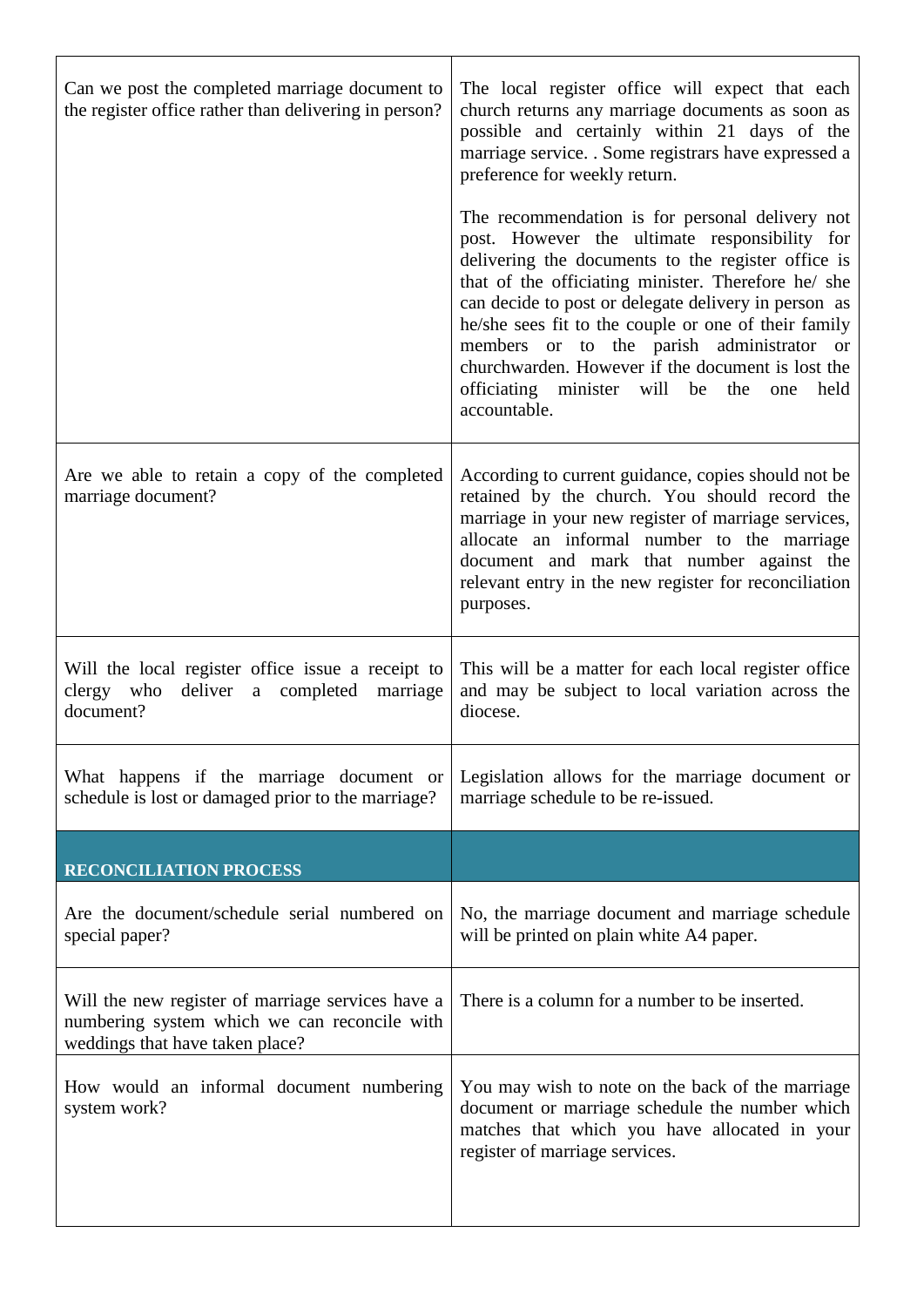| Are the clergy required to copy and retain the<br>marriage documents and schedules?                                                                                                      | No there is no requirement for you to retain any<br>copies of marriage documents and schedules and<br>current guidance advises that you do not. The<br>signed marriage document or schedule will be<br>submitted to the register office, whose staff will<br>register the event and retain the<br>signed<br>documentation. |
|------------------------------------------------------------------------------------------------------------------------------------------------------------------------------------------|----------------------------------------------------------------------------------------------------------------------------------------------------------------------------------------------------------------------------------------------------------------------------------------------------------------------------|
| How will the local register office ensure all the<br>Church of England marriages that have taken<br>place have been registered?                                                          | There will be a reconciliation system in place with<br>the local churches to ensure marriage documents<br>and schedules have been returned and registrations<br>are complete.<br>We understand that some register offices are<br>requesting that clergy notify them in advance of<br>marriage services taking place.       |
| After implementation how often will I be<br>contacted by the local register office to confirm<br>what marriages have taken place in my church?                                           | This will be up to each local register office to<br>decide on the frequency and method of contact with<br>the churches in their districts.                                                                                                                                                                                 |
| <b>OBTAINING THE MARRIAGE CERTIFICATE</b>                                                                                                                                                |                                                                                                                                                                                                                                                                                                                            |
| If couples require a marriage certificate urgently                                                                                                                                       | A form of acknowledgement has been produced,                                                                                                                                                                                                                                                                               |
| following their marriage ceremony, what can be<br>done?                                                                                                                                  | which presumably will be issued by the local<br>register office.<br>Further guidance is currently awaited on this.                                                                                                                                                                                                         |
| Will the arrangements with the Passport Office,<br>whereby we send a chit to allow them to issue a<br>passport in the bride's new name before the<br>service takes place, stay the same? | We are not aware of any change to this process.                                                                                                                                                                                                                                                                            |
| Is it the couple's responsibility to apply for and<br>pay for the marriage certificate? Are the fees<br>changing?                                                                        | Yes, the couple will need to obtain their certificate<br>from the local register office and pay the statutory<br>fee for this. There is no change to any other current<br>statutory fee payable for a Church of England<br>marriage service.                                                                               |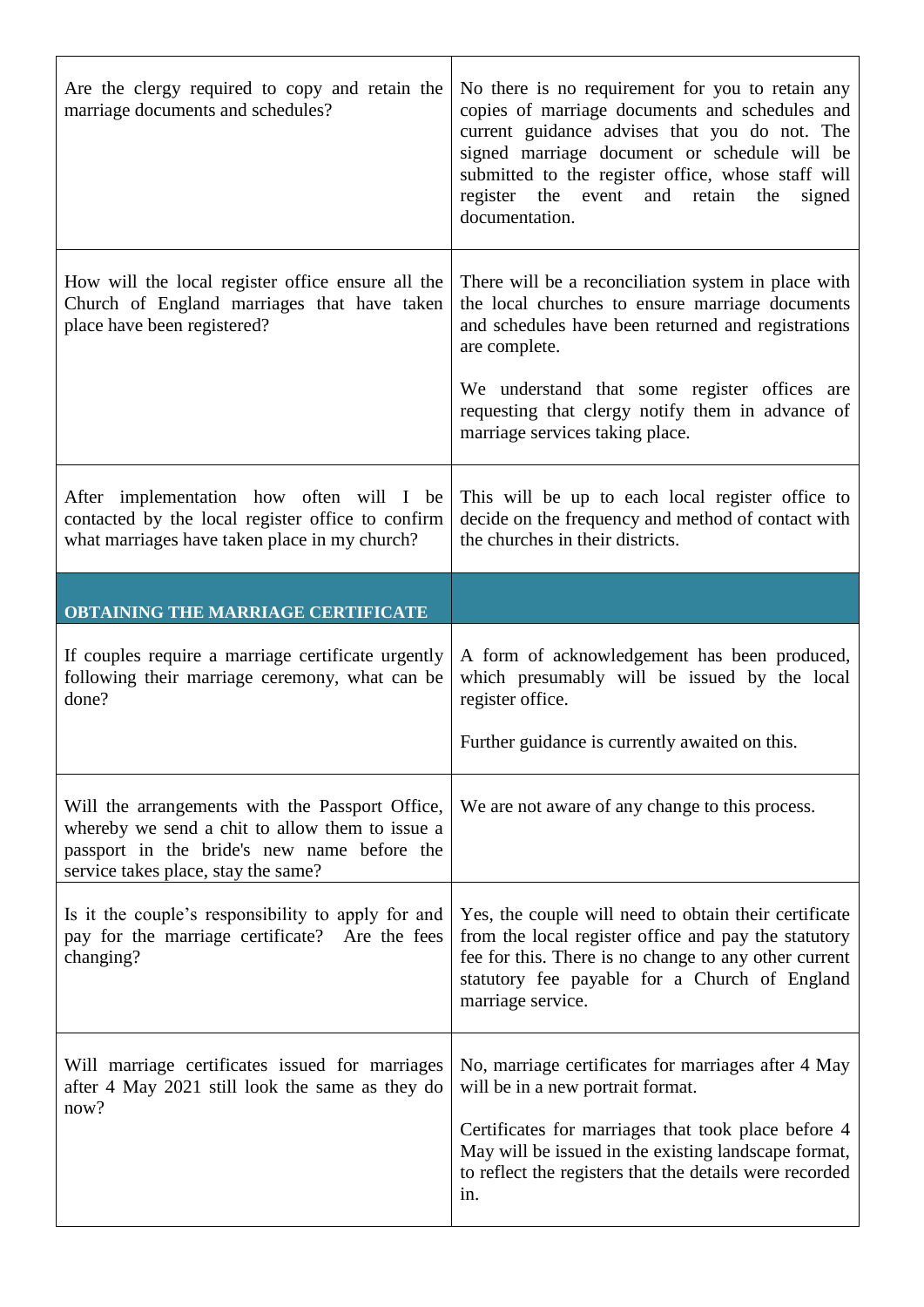| After implementation on 4 May 2021, can a<br>couple obtain a marriage certificate on the day of<br>their marriage from the local register office?                                     | As the completed marriage document or schedule<br>needs to be delivered to the register office and<br>entered onto the electronic register a certificate will<br>not be issued on the day of the marriage. This<br>applies to both religious and civil marriages.                                                                                                                                                                                                                                                                                                                                                                                                                                            |
|---------------------------------------------------------------------------------------------------------------------------------------------------------------------------------------|--------------------------------------------------------------------------------------------------------------------------------------------------------------------------------------------------------------------------------------------------------------------------------------------------------------------------------------------------------------------------------------------------------------------------------------------------------------------------------------------------------------------------------------------------------------------------------------------------------------------------------------------------------------------------------------------------------------|
| How long will a couple have to wait to obtain a<br>marriage certificate?                                                                                                              | The registration by the register office will be made<br>by the seventh day after the marriage document or<br>schedule is received at the register office.<br>A certificate will be available after this time, though<br>local arrangements for issuing of certificates will<br>also be factored into the timescale.                                                                                                                                                                                                                                                                                                                                                                                          |
| Is posting out such an important document safe<br>and secure?                                                                                                                         | Arrangements can be made to collect in person but<br>otherwise the registration service and the General<br>Register Office use the postal system to provide<br>certificates to customers.<br>The difference between using post for a marriage<br>certificate and current advice not to use post for the<br>delivery of a marriage document or schedule is<br>because the marriage document or schedule is the<br>hard copy evidential authority used by the local<br>register office to register the marriage electronically<br>using RON and to issue the marriage certificate<br>from that electronic database. To produce a copy of<br>the marriage certificate from that database is<br>straightforward. |
| <b>LEGAL RESPONSIBILITY FOR COMPLIANCE</b><br><b>WITH THE NEW PROCESS</b>                                                                                                             |                                                                                                                                                                                                                                                                                                                                                                                                                                                                                                                                                                                                                                                                                                              |
| Is all this the responsibility of the "officiating"<br>minister" or the incumbent?                                                                                                    | The legal responsibility is that of the officiating<br>minister although the incumbent should be aware<br>and be satisfied that officiating ministers know and<br>adhere to current marriage law.                                                                                                                                                                                                                                                                                                                                                                                                                                                                                                            |
| Who is responsible for the checks if an officiating<br>minister goes off sick and a stand in minister<br>officiates? Does the stand in have to check<br>nationality etc.?             | Any substitute ministers have always had the duty<br>satisfy himself or herself that the<br>legal<br>to<br>requirements have been met.                                                                                                                                                                                                                                                                                                                                                                                                                                                                                                                                                                       |
| In a team with a Team Rector or at the Cathedral<br>where there are a number of clergy, who will be<br>the person named as responsible for the paper<br>work to be submitted on time? | Again this is the responsibility of the officiating<br>minister. However the Team Rector or Dean would<br>have to be satisfied that the minister fully<br>understands and has agreed to follow due process<br>because the marriage has taken place in his or her<br>church and it will be something that will impact on                                                                                                                                                                                                                                                                                                                                                                                      |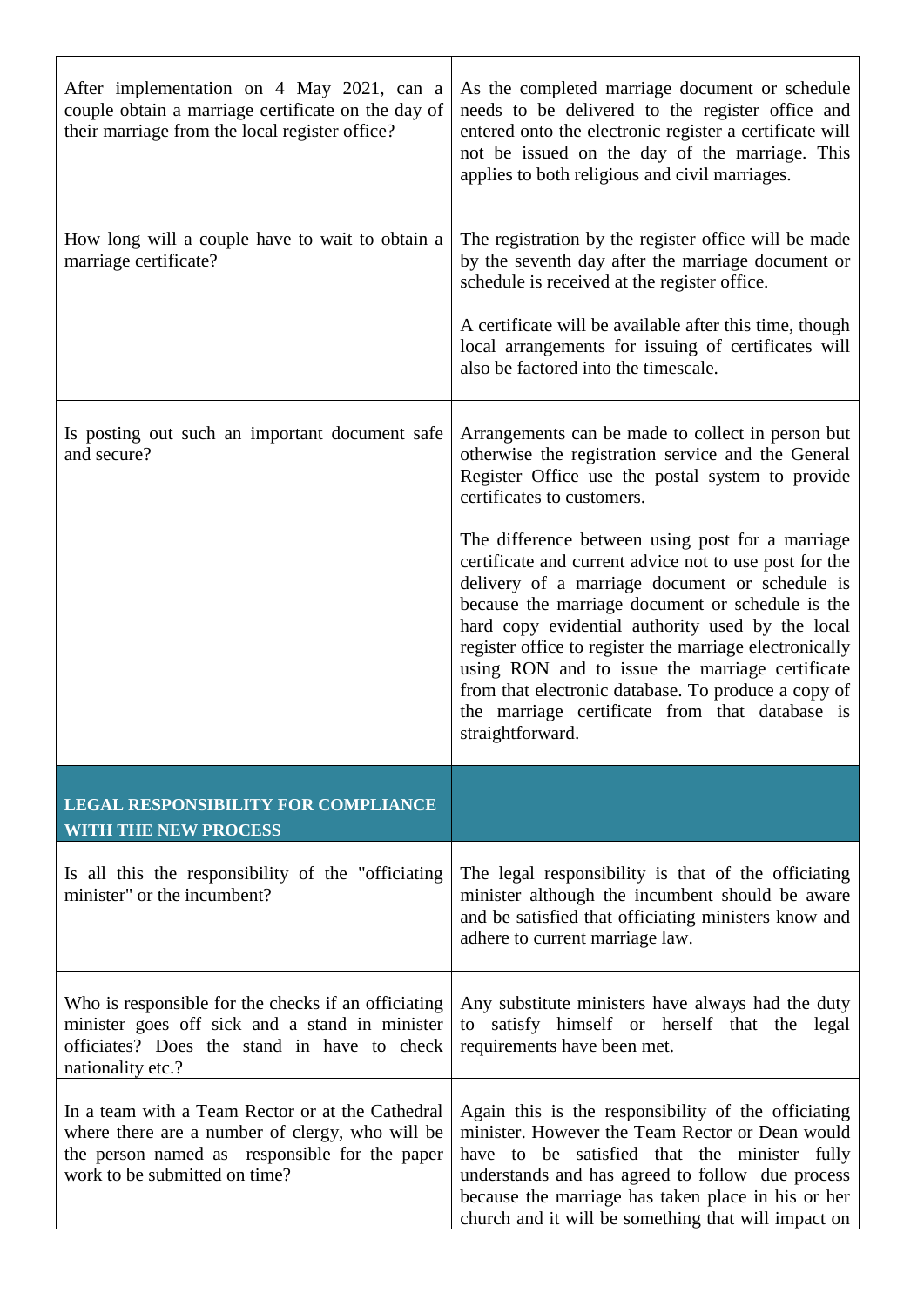|                                                                                                                        | the wider church community and the reputation of<br>the church.                                                                                                                                                                                                                                                                                                                                                                                                                |
|------------------------------------------------------------------------------------------------------------------------|--------------------------------------------------------------------------------------------------------------------------------------------------------------------------------------------------------------------------------------------------------------------------------------------------------------------------------------------------------------------------------------------------------------------------------------------------------------------------------|
| Will ecclesiastical insurance provide cover for<br>clergy who make a mistake and do not comply<br>with the new system? | Clergy will need to make their own enquiries in this<br>respect.                                                                                                                                                                                                                                                                                                                                                                                                               |
| THE NEED FOR CHANGE                                                                                                    |                                                                                                                                                                                                                                                                                                                                                                                                                                                                                |
| Why are we moving to an online register of<br>marriages?                                                               | The register online (RON) is being introduced as an<br>opportunity to modernise the marriage registration<br>processes. This includes updating the contents of<br>In accordance with the<br>the marriage entries.<br>Marriage Act 1949 and associated regulations the<br>marriage register entries currently only provides<br>space for the name of the father of each party to the<br>marriage and not that of the mother.<br>Whilst there has been growing pressure from the |
|                                                                                                                        | public and MPs to enable the details of both parents<br>to be recorded and it would be possible to simply<br>amend the marriage register entries under secondary<br>legislation, this would entail replacing 84,000<br>current marriage registers and associated certificate<br>stock at an estimated cost of some £3m.                                                                                                                                                        |
|                                                                                                                        | Modernising the system from hard copy to<br>electronic will enable changes to be made to the<br>marriage entries more easily and at a lower cost. It<br>will also allow more flexibility which reflects the<br>changing family circumstances in society today, for<br>example the inclusion of same-sex parents in the<br>marriage entries.                                                                                                                                    |
|                                                                                                                        | It will be the General Register Office and local<br>register office who have access to RON and issue<br>all certificates. Clergy are not expected to utilise<br>this system, hence the new register book to be kept<br>in the church to record marriage services which<br>have taken place.                                                                                                                                                                                    |
| What is the cost of implementation of this system<br>for the couple?                                                   | The system itself does not bring any additional<br>charge to the couple. The cost for the marriage will<br>remain the same. There is no charge for registering<br>the marriage.                                                                                                                                                                                                                                                                                                |
|                                                                                                                        | The certificate fee also remains unchanged.<br>In future a certificate may be purchased for the<br>appropriate fee from the register office or the<br>General Register Office.                                                                                                                                                                                                                                                                                                 |
|                                                                                                                        | Introduction of the schedule system brings with it<br>the closure of the registers and return of the secure                                                                                                                                                                                                                                                                                                                                                                    |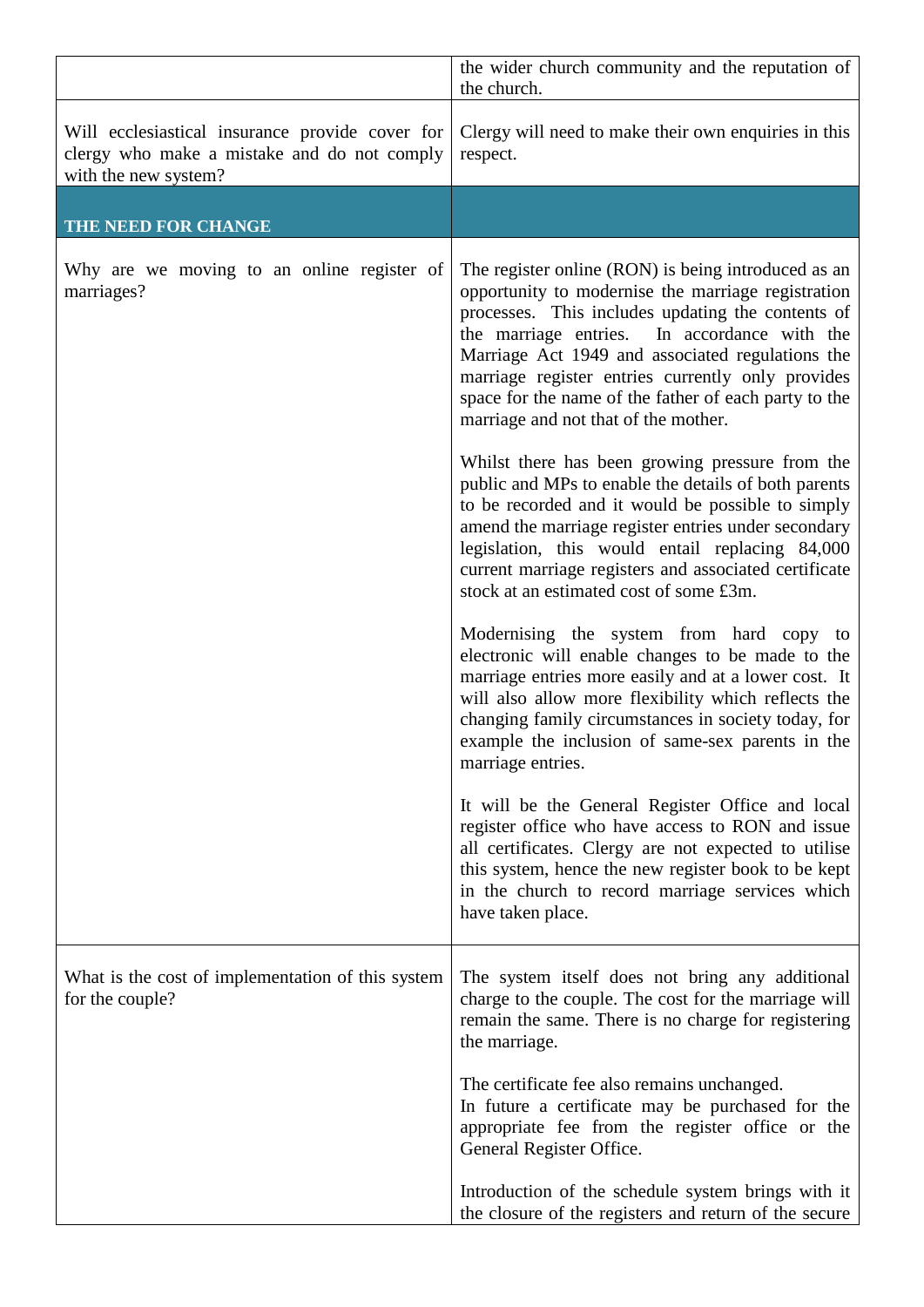|                                                                                                                                                                             | certificate stock. It will therefore no longer be<br>possible to purchase certificates from the church.                                                                                                                                                                                                                                                                                                                                                                                                                                                                                                                                     |
|-----------------------------------------------------------------------------------------------------------------------------------------------------------------------------|---------------------------------------------------------------------------------------------------------------------------------------------------------------------------------------------------------------------------------------------------------------------------------------------------------------------------------------------------------------------------------------------------------------------------------------------------------------------------------------------------------------------------------------------------------------------------------------------------------------------------------------------|
| Are banns going to be scrapped?                                                                                                                                             | Presently there will be no change to<br>the<br>ecclesiastical preliminaries and couples will need to<br>complete banns, acquire a common licence or<br>special licence or obtain secular permission in the<br>form of a marriage schedule issued by the local<br>register office (replacing what was formerly known<br>Superintendent Registrar's certificate).<br>as<br>a<br>Without completing one of these preliminaries, the<br>officiating minister is unable to proceed with a<br>marriage service.<br>A wider review of marriage is being undertaken by<br>the Law Commission and other changes will be<br>introduced in due course. |
| <b>MORE INFORMATION</b>                                                                                                                                                     |                                                                                                                                                                                                                                                                                                                                                                                                                                                                                                                                                                                                                                             |
| Will there be guidance for couples with clear<br>instructions?                                                                                                              | Yes, the General Register Office has indicated that<br>guidance materials for couples will be available<br>including leaflets in advance of implementation<br>together with information on <b>www.gov.uk</b> .                                                                                                                                                                                                                                                                                                                                                                                                                              |
| Is it possible for you to create a template checklist<br>for us while we are getting used to the new system<br>so that we can be sure we have done everything<br>correctly? | The Registry is currently in the process of preparing<br>this and will circulate the same shortly.                                                                                                                                                                                                                                                                                                                                                                                                                                                                                                                                          |
| When is the training for marriage coordinators in<br>churches and parish administrators?                                                                                    | A date prior to the end of April will be advertised<br>shortly.                                                                                                                                                                                                                                                                                                                                                                                                                                                                                                                                                                             |
| How do we access the recording made of the<br>clergy training sessions?                                                                                                     | The recordings were made for the purposes of<br>capturing all questions raised in those sessions and<br>there is currently no intention for the recordings to<br>be made accessible.                                                                                                                                                                                                                                                                                                                                                                                                                                                        |
| Will these notes be available to download?                                                                                                                                  | The PowerPoint slides from the clergy training<br>sessions are available to download in the documents<br>section of the diocesan website together with<br>additional materials such as flowcharts, specified<br>evidence checklist etc.                                                                                                                                                                                                                                                                                                                                                                                                     |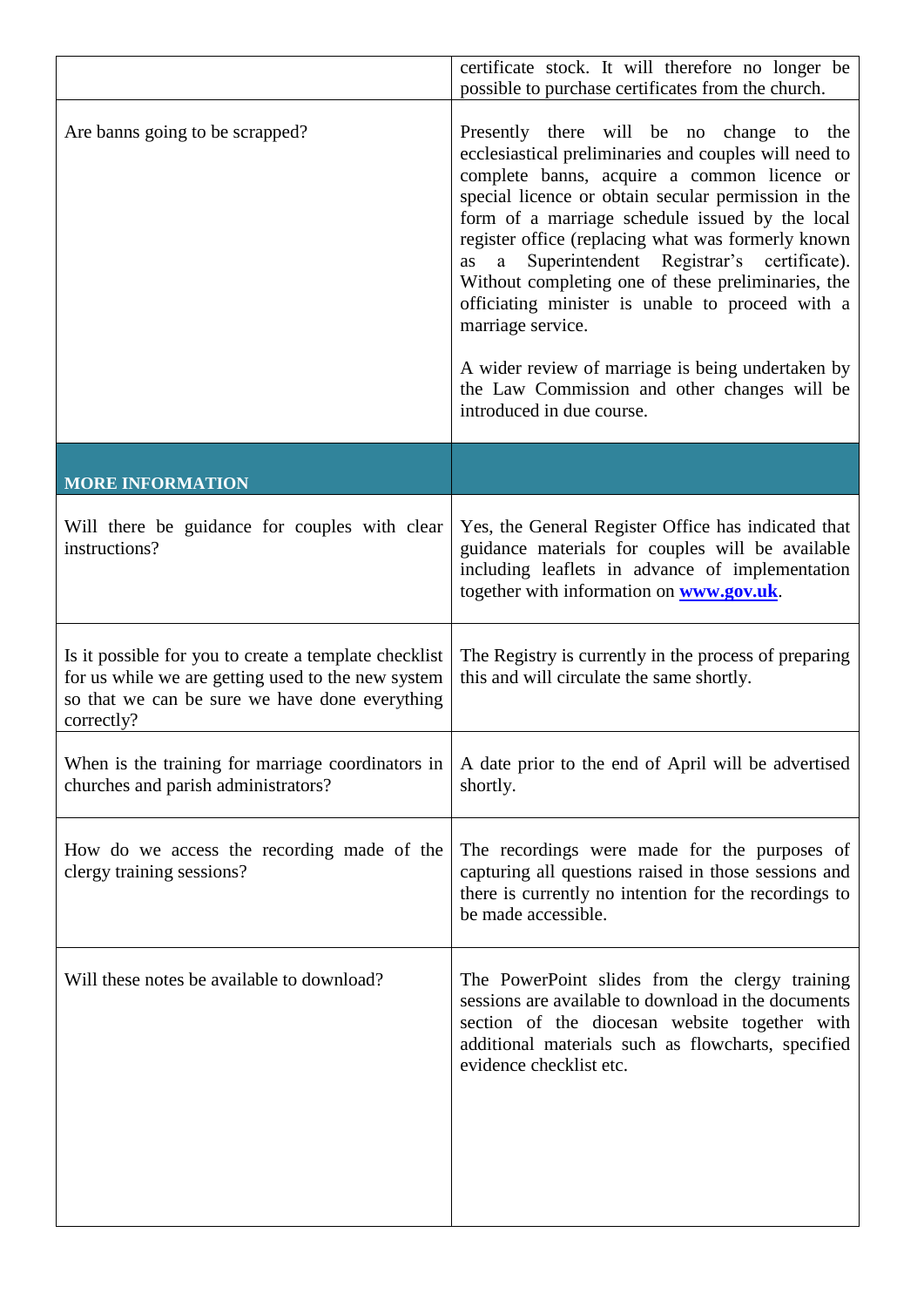| REGISTER OFFICES WITHIN THE DIOCESE |                                                                                                                                              |
|-------------------------------------|----------------------------------------------------------------------------------------------------------------------------------------------|
| Blackburn                           | <b>Town Hall</b><br>King William Street<br>Blackburn<br>BB17DY<br>Tel No: 01254 588660<br>Email: registrars@blackburn.gov.uk                 |
| <b>Bolton</b>                       | <b>Albert Halls</b><br>Victoria Square<br><b>Bolton</b><br><b>BL1 1RU</b><br>Tel No: 01204 331185<br>Email: registrars@bolton.gov.uk         |
| Bury                                | <b>Bury Town Hall</b><br><b>Manchester Road</b><br>Bury<br>BL9 0SW<br>Tel No: 0161 253 6026<br>Email: registeroffice@bury.gov.uk             |
| Manchester                          | Heron House<br>47 Lloyd Street<br>Manchester<br><b>M2 5LE</b><br>Tel No: 0161 234 5005<br>Email: registeroffice@manchester.gov.uk            |
| Oldham                              | <b>Chadderton Town Hall</b><br>Middleton Road<br>Chadderton<br>Oldham<br>OL9 6PP<br>Tel No: 0161 770 8960<br>Email: registrars@oldham.gov.uk |
| Rochdale                            | Number One Riverside<br><b>Smith Street</b><br>Rochdale<br>OL16 1XU<br>Tel No: 01706 924784<br>Email: register.office@rochdale.gov.uk        |